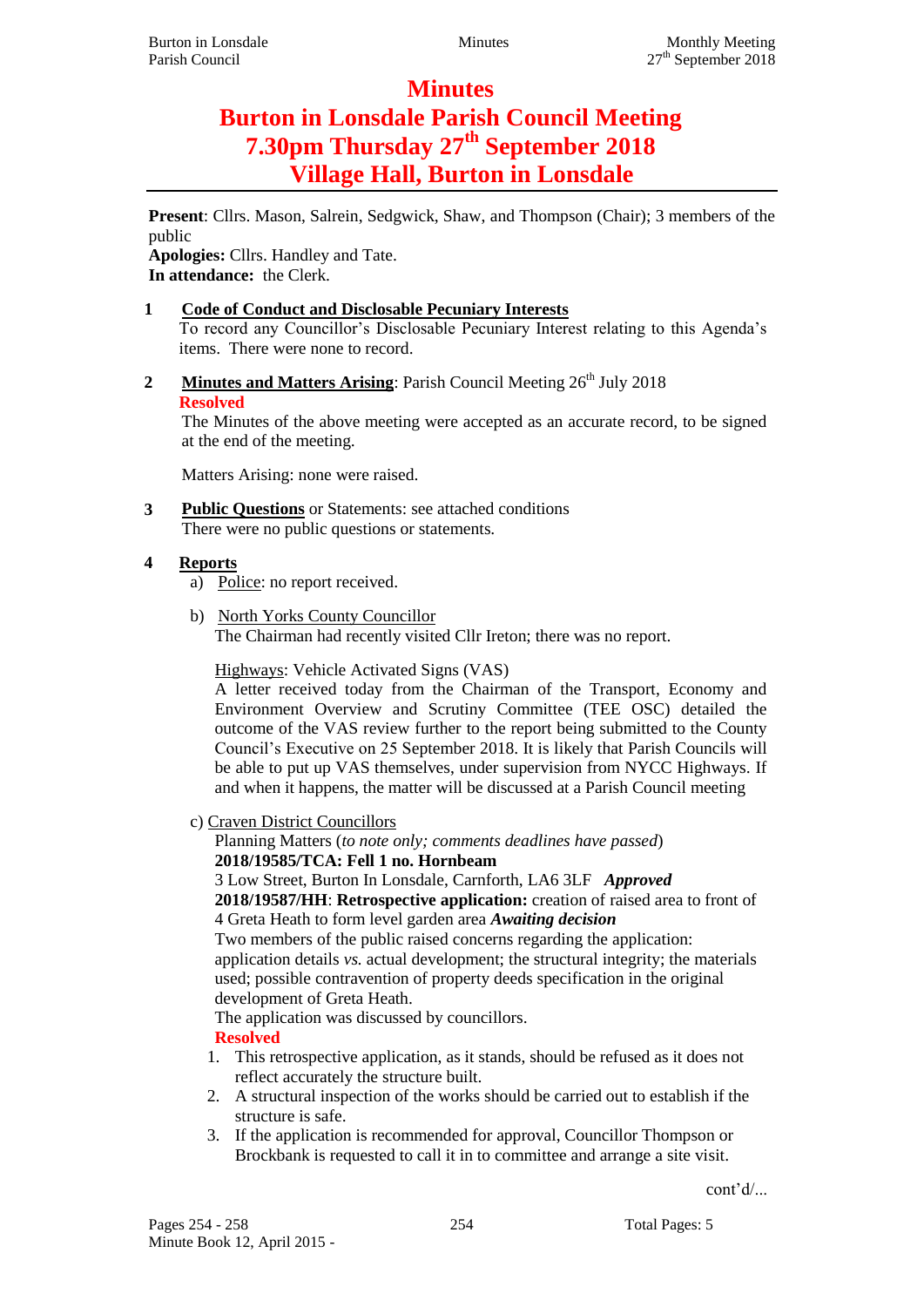#### **2018/19652/TCA: Fell T1, T2 T3 - Leylandii**

16 Low Street, Burton in Lonsdale, LA6 3LF *Awaiting decision* There were no comments.

d) Clerk

**YLCA**: nothing to report; however see NALC update of Standing Orders.

**Correspondence**, including:

GOVERNMENT SHALE GAS EXPLORATION AND PRODUCTION PLANNING CONSULTATIONS

[https://www.gov.uk/government/consultations/permitted-development-for](https://www.gov.uk/government/consultations/permitted-development-for-shale-gas-exploration)[shale-gas-exploration;](https://www.gov.uk/government/consultations/permitted-development-for-shale-gas-exploration) closes  $25<sup>th</sup>$  October 2018

Concern was expressed at the apparent doing away with local consultation. **Resolved**

To delegate Cllr Thompson and the Clerk to respond to the consultation, as it is important not to lose the right to comment on planning applications.

GREEN PAPER FOR ADULT SOCIAL CARE AND WELL-BEING consultation (noted, as closed  $12<sup>th</sup>$  September 2018).

#### **NALC update of Standing Orders Resolved**

To adopt the revised model of Standing Orders, amending to suit this Parish Council where necessary.

e) Richard Thornton School Site Development

The Chairman reported a public meeting held in August was very well attended, the main conclusion of which was that the community wishes to be involved in any future development of the site. It is noted the site has since been re-offered on the open market. A survey will be circulated via the *Burtonian* with extra copies available for non-residents to complete if interested. Feedback from the questionnaire will be made available.

### **5 Finance Matters**

#### a) Bank balances, including receipts since statement date The Clerk circulated details of bank balances and commitments to councillors prior to the meeting (see appendix); the figures were read to the meeting.

b) Approval of payments of budgeted and non budgeted items **Resolved**

To approve payments as per appendix; cheques to be signed after the meeting.

c) World War One Commemorations: football match insurance; purchase of supporting items

**Resolved**

To adopt the event; to provide insurance cover, and to assist with purchase of supporting items.

### **6 Parish Councillor Reports**

a) Village Hall Committee

Cllr Salrein reported no meeting has been convened as yet; new door with a window has been installed between kitchen and main hall.

- b) Bentham Common Lands Charity The Chairman reported no meeting has been convened; the BCLC Chairman has intimated that the Woodland Trust representative is unlikely to attend.
- c) Woodland Trust: no report. However, it is noted WT has felled several ash trees showing signs of ash die back disease. Work not yet complete.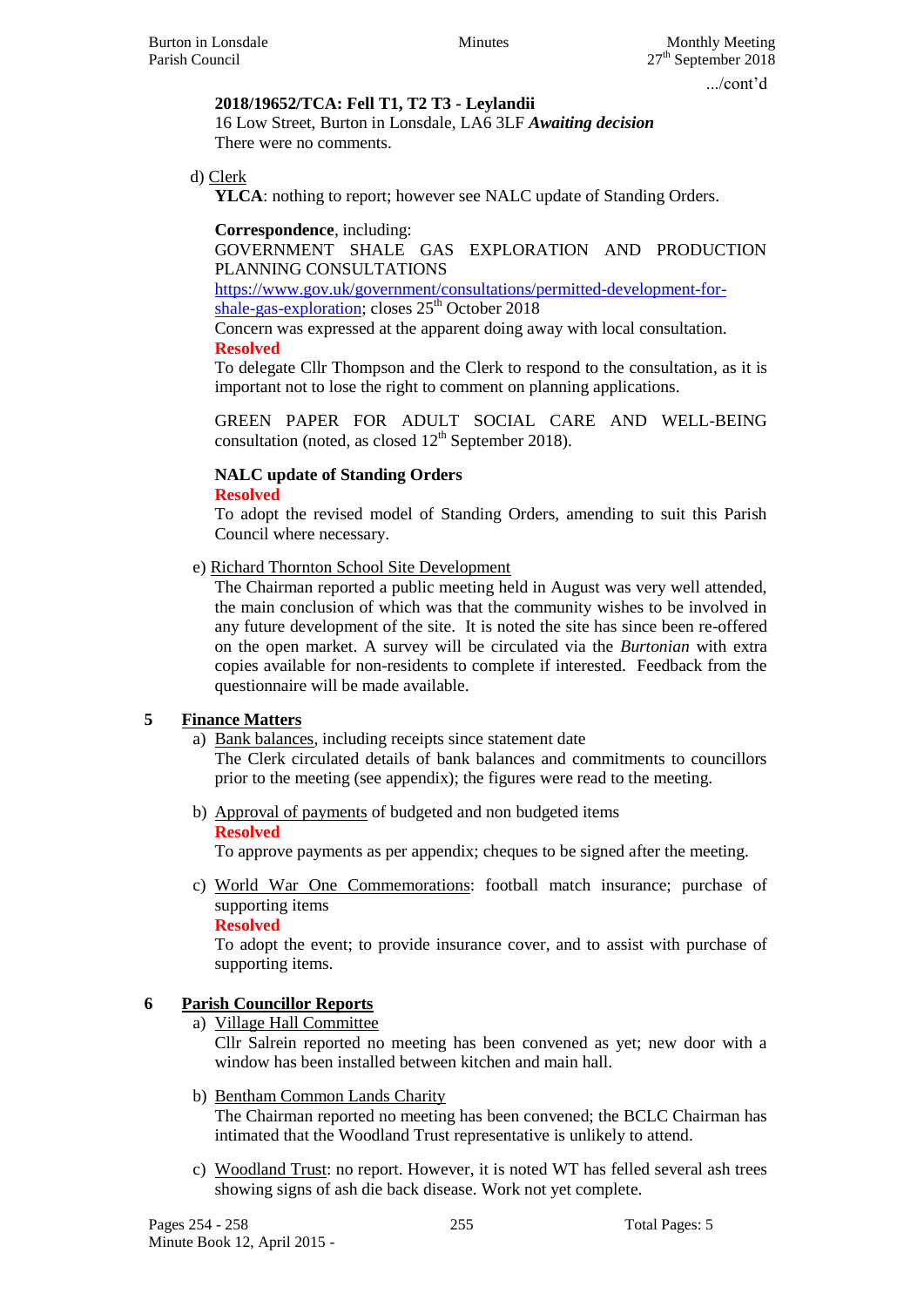#### d) Local Footpath Volunteers

No work has been done recently as NYCC has just one person co-ordinating all activities for the whole of North Yorkshire, which gives rise to difficulties scheduling work using volunteers.

### **7 Recreation Committee**

a) Play Area inspection reports

The Chairman reported that recent visual inspections have been done and no problems appear to have arisen. It was noted the annual safety inspection will be on Tuesday 2<sup>nd</sup> October. Cllr Mason will endeavour to attend; otherwise the Clerk will be present.

b) Pavilion: bookings, maintenance, including cleaning

The Clerk reported bookings during the summer were mainly the Lonsdale Archers; the major event was a wedding held over August Bank Holiday weekend, which was very successful with the organisers providing catering, the marquee, etc.). The happy couple were most appreciative of the Council's assistance in providing the venue, which helped their wish to celebrate using local facilities and businesses.

Public toilets: Just two offers to unlock/lock a toilet during the summer. On this basis, it was considered too much of a burden for just two volunteers and did not go ahead during the summer.

c) Field: request to hold drone flights from Rec. Field

A local resident has requested permission to conduct drone flights on the Recreation Field, adhering to CAA conditions.

A discussion included concerns regarding adherence to CAA rules, residents' privacy, and possible charges for use.

**Resolved**

To invite the resident to the next meeting to discuss the matter.

d) WW 1 Centenary Commemoration football match  $10<sup>th</sup>$  November See item 5c above. It was also noted there will be no charge for use of Field and Pavilion.

### **8 Maintenance Reports**

- a) Village Green, including War Memorial preparations for  $11<sup>th</sup>$  November Mike Illsley has removed the two benches for maintenance which will be completed by mid October; there will be a stand next to the War Memorial, displaying knitted poppies for the Commemoration. Mike Illsley was thanked by councillors for his voluntary work.
- b) Riverside Land: nothing to report.
- c) Very Old and Separate Churchyard

The grass has been cut; Mrs Fisher has requested the grass triangle between Lane Head and the Churchyard wall be cut before the end of the season. **Resolved**

To ask the contractor to cut the area as soon as possible.

- d) Street Lighting: nothing to report.
- e) Public benches

See Item 8a above. The seat outside the school has been re-painted. The councillors thanked Mike Illsley.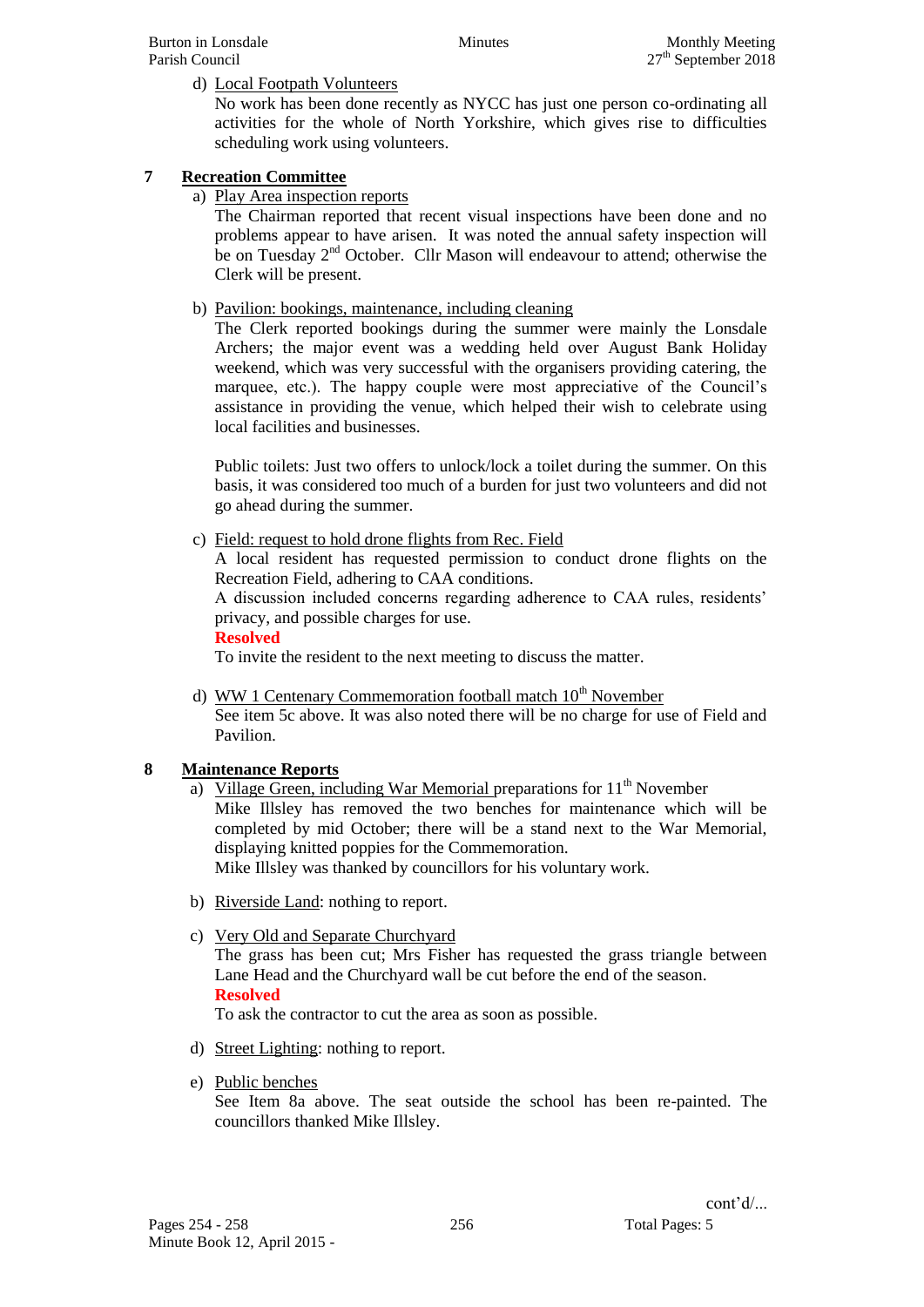# **9 Items to be included by Clerk in press release**

#### **Resolved**

To report the School Site development questionnaire as detailed in item 4e.

#### **10 Date, time and venue next monthly Parish Council meeting Resolved**

Full Council meetings: 25<sup>th</sup> October and 29<sup>th</sup> November; Recreation Committee meeting  $16<sup>th</sup>$  October; the finance committee budget meeting date to be confirmed later.

The meeting closed at 8.50pm.

**Signed............................................................. Dated ........................................**